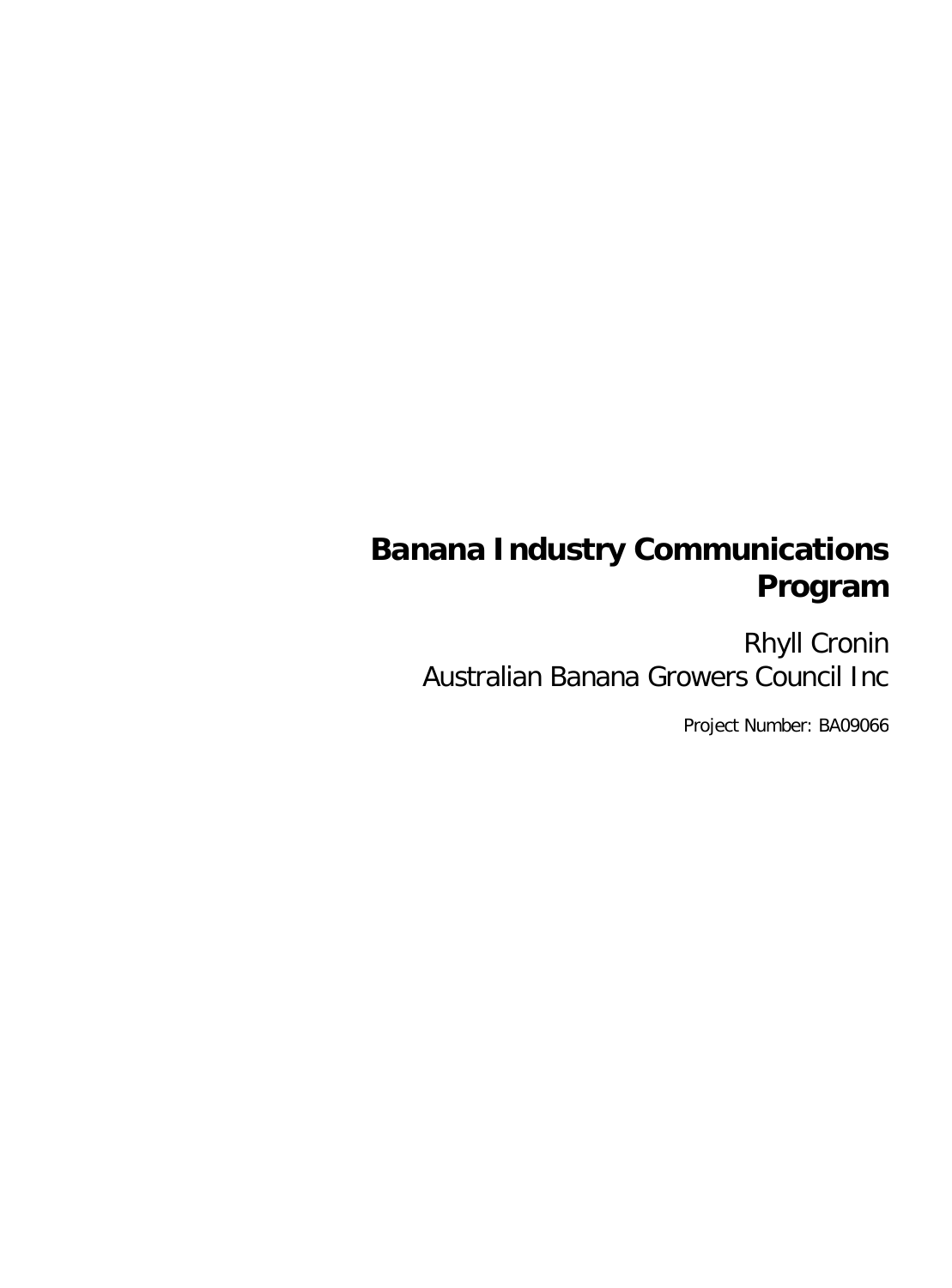#### **BA09066**

This report is published by Horticulture Australia Ltd to pass on information concerning horticultural research and development undertaken for the banana industry.

The research contained in this report was funded by Horticulture Australia Ltd with the financial support of the banana industry.

All expressions of opinion are not to be regarded as expressing the opinion of Horticulture Australia Ltd or any authority of the Australian Government.

The Company and the Australian Government accept no responsibility for any of the opinions or the accuracy of the information contained in this report and readers should rely upon their own enquiries in making decisions concerning their own interests.

ISBN 0 7341 3285 9

Published and distributed by: Horticulture Australia Ltd Level 7 179 Elizabeth Street Sydney NSW 2000 Telephone: (02) 8295 2300 Fax: (02) 8295 2399

© Copyright 2014

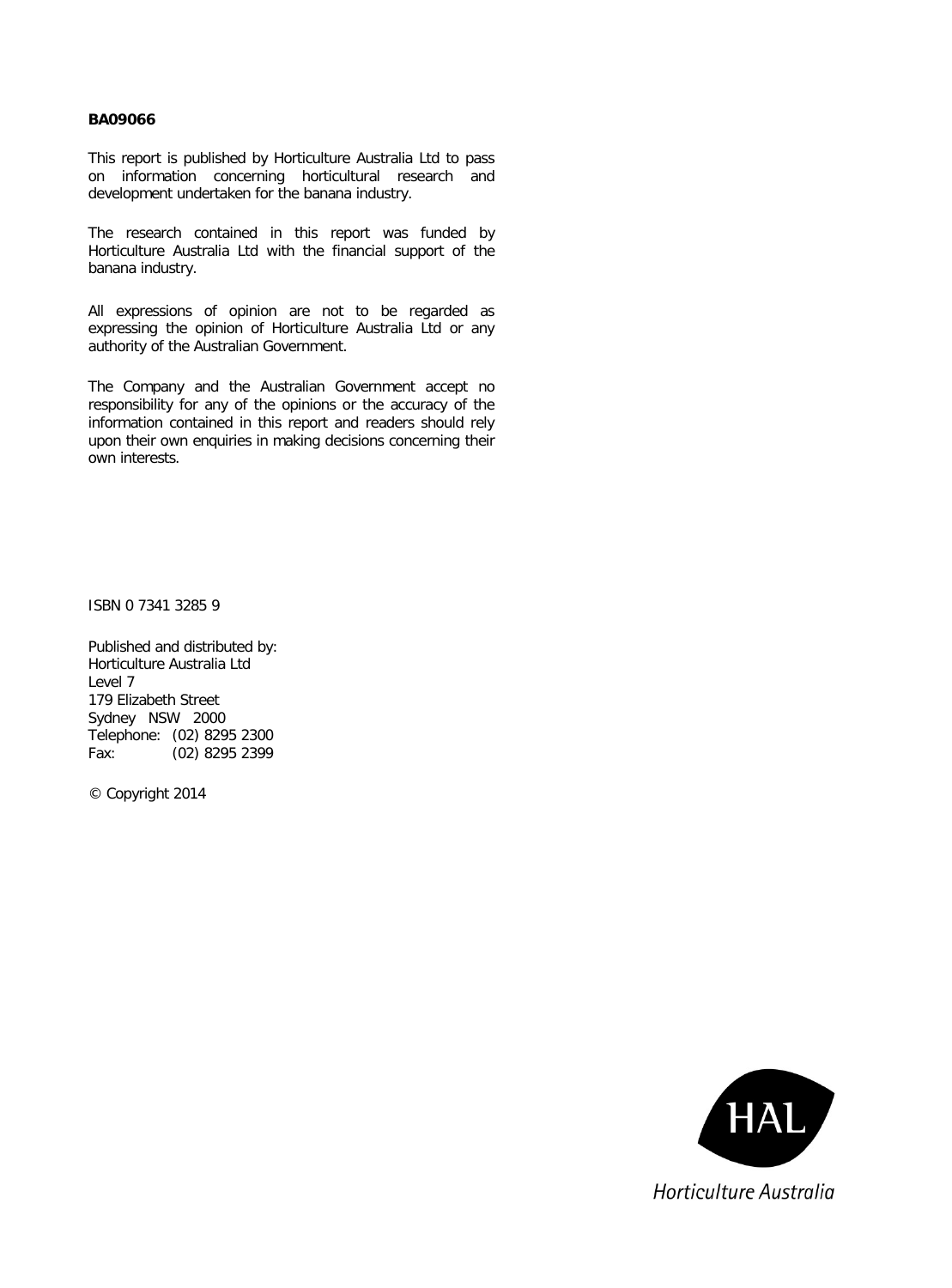## **Contents**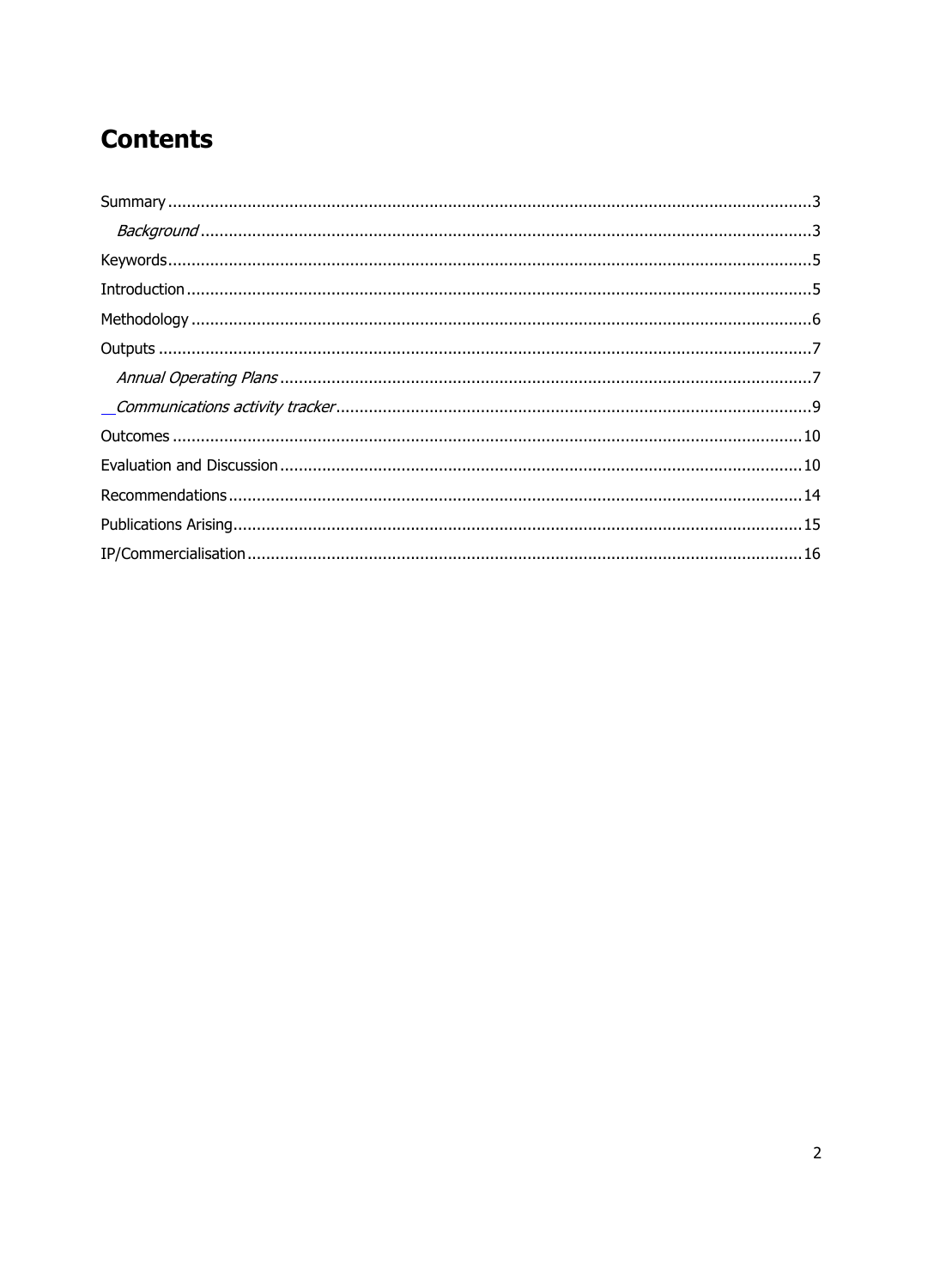## <span id="page-3-0"></span>**Summary**

The Banana Industry Communications Program BA09066 has delivered an extensive and integrated program of communications materials and activities for the banana industry.

The Program was conducted by the Australian Banana Growers' Council (ABGC). The start date was October1, 2010 and the Program concluded on December 31, 2013.

Key achievements of the Program are the establishment of the systems, materials and activities required for an effective communications strategy. Importantly, this strategy can now be utilised on an ongoing basis in future communications activities to assist the industry achieve its future strategic objectives.

#### <span id="page-3-1"></span>*Background*

At the time of the program's commencement, the banana industry had a number of communications tools and tactics. However, these were insufficient to ensure effective and timely communications to all stakeholders in a way best supporting the industry's objectives as set out in the Strategic Investment Plan. The existing outputs also needed to be integrated into an overarching communications strategy to maximise outcomes.

Additional communications tools were required for the primary audience of banana growers, including both tropical and subtropical growers, and for industry stakeholders who work with growers in areas such as research, extension and supply chain. These communications needed to span a range of pathways, including both electronic communications, traditional printed publications, media and industry events.

It was also important to represent the industry's activities to selected external audiences.

The development of a communications strategy, including annual operating plans, was also essential to to ensure an integrated approach that would deliver communications in a timely and effective fashion.

#### *Program aims*

As stated in the original program proposal, the Australian Banana Growers' Council is committed to adopting a strategic approach to communication and engagement as part of the mission to make the Australian banana industry more "profitable, competitive and united".

The Program identified the practical steps that needed to be taken to ensure that communication activities contributed to the successful accomplishment of these industry objectives.

Aims were to:

- Focus on key audiences
- Use influential communication channels
- Build internal capacity.

#### *Program activities*

The program's strategy was to carry out activities to:

- Develop an appropriately resourced communications infrastructure to enable effective communication with internal and external audiences
- Develop and distribute compelling information
- Meet and exceed grower expectations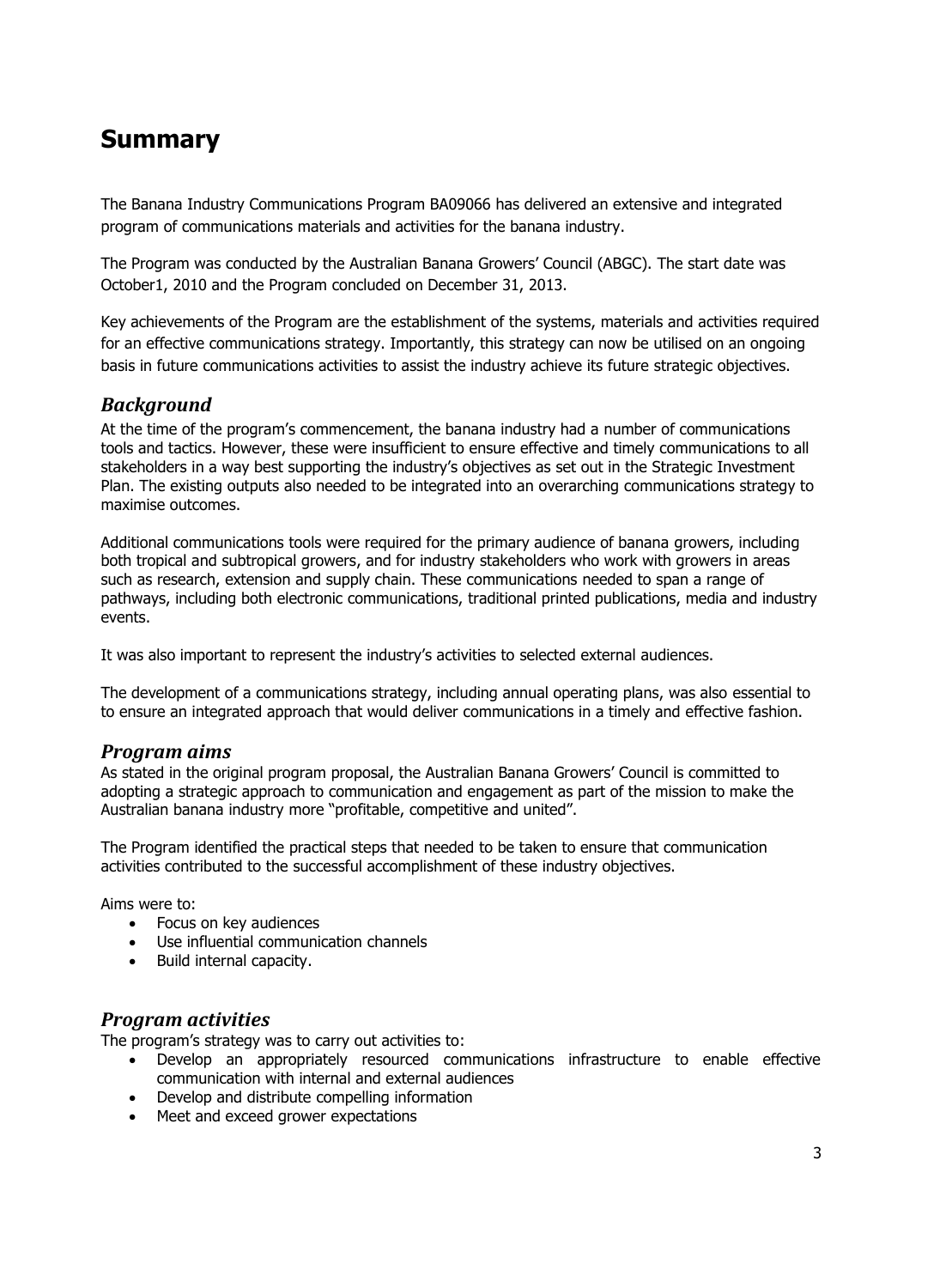Build a clear profile for the industry on national issues that impact the industry.

### *Key outputs*

The Program's key outputs were:

- Communications systems and infrastructures including a database
- Image and information resources
- Identification and training of industry spokespeople to comment on industry issues
- Establishment of a communications team to deliver Program outputs
- Annual operating plans and a system for program review and evaluation
- A suite of publications and communications materials distributed at scheduled intervals
- New website including frequently updated sections for notices, media releases, industry information, online publications and information videos
- Use of communications materials and services to assist the extension of information from other programs and projects. For example, the website also hosts material generated by other projects, such as the Best Management Practices Project, BA11006.

### *Key outcomes*

The Program has:

- Created a communications resource and integrated communications strategy that can continue to be utilized by the industry
- Developed systems for managing communications channels
- Created a suite of industry publications and communications materials and activities and a resource of industry spokespeople
- Established connections among banana industry stakeholders and a common understanding of banana industry issues
- Enhanced the banana industry's reputation as an industry that is capable of assessing and managing important issues and communicating on these issues to its audiences.

Importantly, the program's communications strategy has longevity and can continue to be used for future industry communications. This will continue to assist the industry's efforts to achieve the objectives of the industry's new Strategic Investment Plan which was being developed at the time this program concluded and is due to commence at the start of the 2014-15 financial year.

### *Recommendations*

The Communications Program has greatly assisted the banana industry to pursue the objectives set out in the Strategic Investment Plan.

It is recommended that the existing communications systems, materials and activities continue to be utilised for industry communications.

Also, as the industry prepares its new Strategic Investment Plan, it is recommended that future communications strategies and annual operating plans be considered to ensure activities continue to best facilitate the achievement of industry objectives.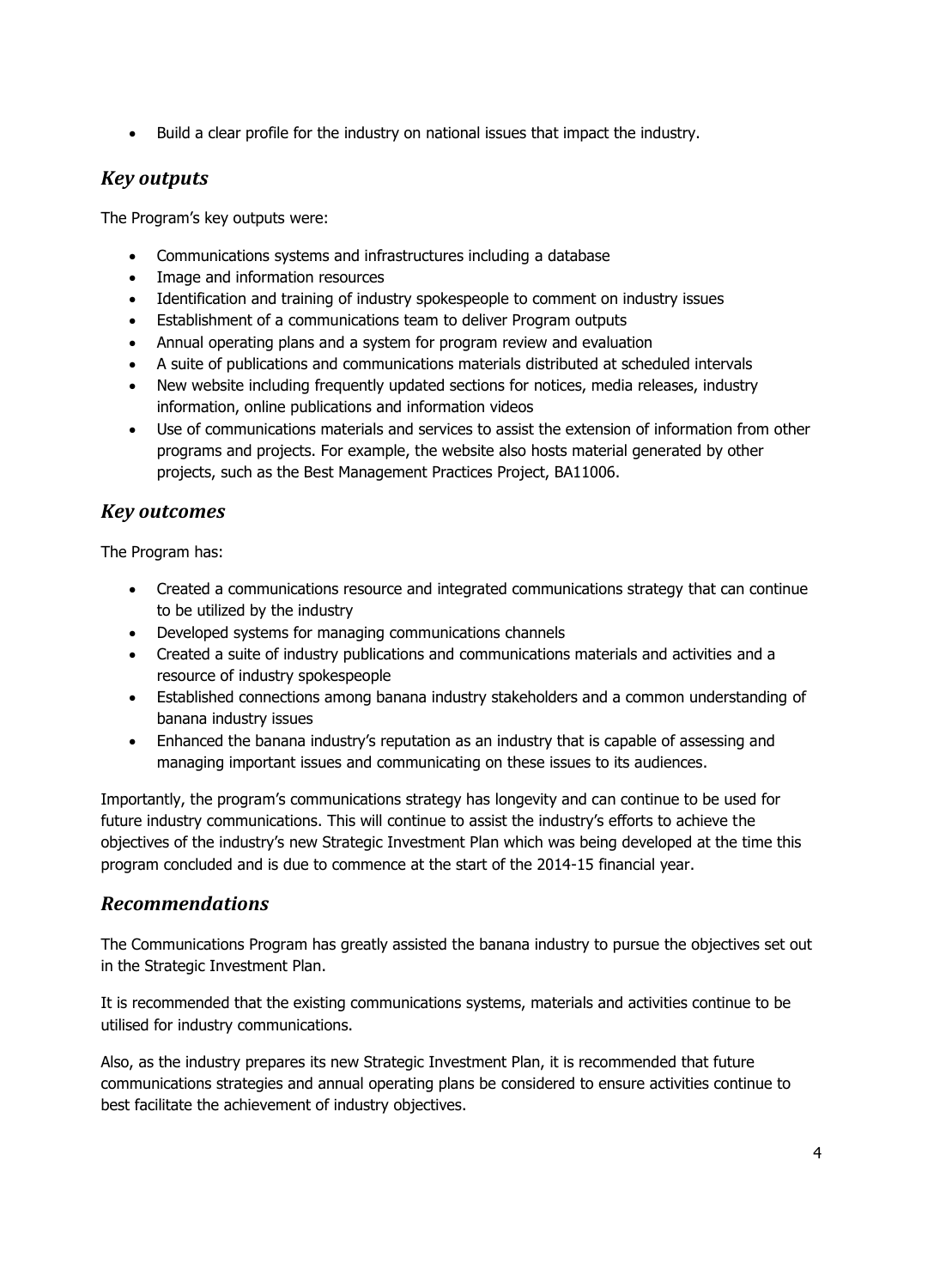A full list of recommendations appears later in this document.

## <span id="page-5-0"></span>**Keywords**

Suggested keywords and terms are: communications, strategic communications, stakeholder communications, key audiences, banana industry, banana industry website.

## <span id="page-5-1"></span>**Introduction**

Prior to the commencement of BA09066, the banana industry's main communications tool was the industry's flagship publication, Australian Bananas magazine. There was also a subtropical communications project, BA08013, which operated from February 2009 to July 2010 with outputs including a newsletter produced only for subtropical growers.

The industry's Strategic Investment Plan had stated that a whole-of-industry approach was required to achieve the industry's vision. To support this, industry communications needed to be directed to a range of industry stakeholders and partners.

Prior to the commencement of the program, the Australian Banana Industry Communication and Engagement Strategy and Implementation Plan was completed in December 2009. This report identified steps that needed to be taken to assist the industry to achieve its objectives through stakeholder communication and engagement.

Key recommendations included:

- Develop an appropriately resourced communication and engagement infrastructure that will enable effective communication with internal and external audiences for the banana industry
- Develop and distribute compelling content to ensure the industry messages are clearly understood by all audiences
- Meet (and exceed) grower expectations in the area of communications and engagement
- Implement a program of external communication activity that builds a clear profile for the industry on critical national issues and policies that impact on the industry.

It was noted that a targeted approach was required with particular attention to be given to stakeholders who could assist with the achievement of industry objectives.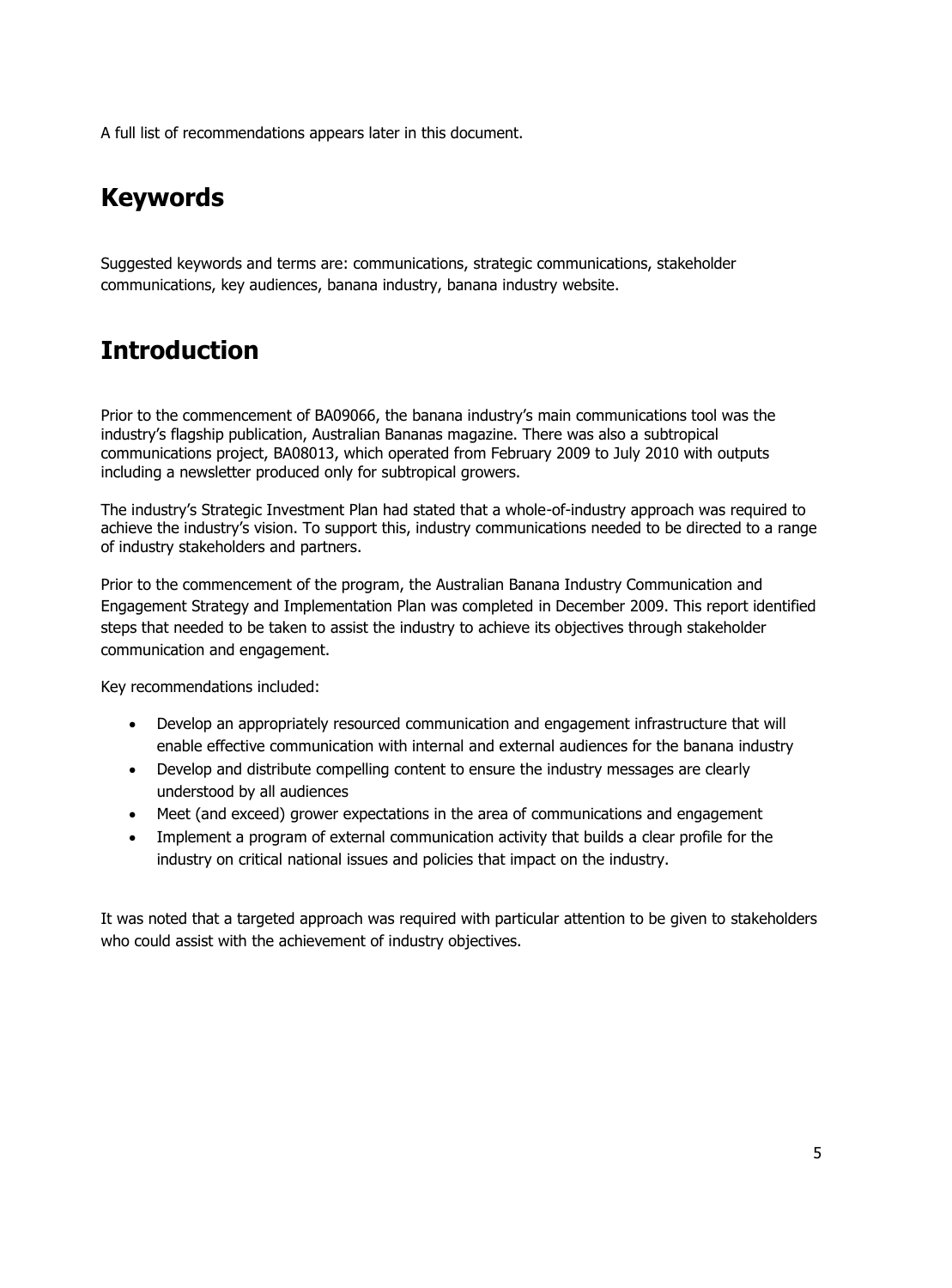## <span id="page-6-0"></span>**Methodology**

The Program proposal for BA09066 outlined an overview of the banana industry's communication strategy, including:

- Industry challenges including geographic diversity, industry transition and sustainability pressures and community interest in areas such as environmental issues
- The need to focus on key audiences
- The need to develop influential communications channels
- Building internal capacity through strengthening communication systems and infrastructure
- Using communications to assist in achieving outcomes for the banana industry
- Measurement and continual improvement.

Communications activities were undertaken to address the challenges and achieve the stated outcomes. A review system included the provision of survey and feedback forms and a midpoint Program review which included qualitative and quantitative surveys of industry stakeholders and an assessment of activities. Communications activities included attendance at and involvement with grower events and these were used as opportunities to gain feedback on the Program.

Program activities included:

#### **1. Communications systems and infrastructure**

- Establishing and maintaining Platform Direct Database of growers, industry associations and other banana industry stakeholders. This database is used for the distribution of communications and tracks recipients' receipt of electronic communications
- **•** Establishing and maintaining ABGC media database
- Identifying and training grower spokespeople who speak on industry issues with key audiences
- Construction of a single-integrated website and information database which is a centralised knowledge base for the industry
- Establishment of industry resources, including a photo library, fact sheets and publications.

#### **2. Developing content sources for communications**

- Australian Bananas magazine
- Australian Banana News newsletter
- Growers' e-Bulletin
- Industry fact sheets
- Media releases and industry notifications
- Event-specific communications, including those assisting communication of information for industry events such as the Banana Industry Congress.

#### **3. Stakeholder relations**

- Promotion of and attendance at industry events, including grower field days, grower association meetings and the Banana Industry Congress
- Relations with key audiences
- Facilitation of extension of industry research utilising industry communications.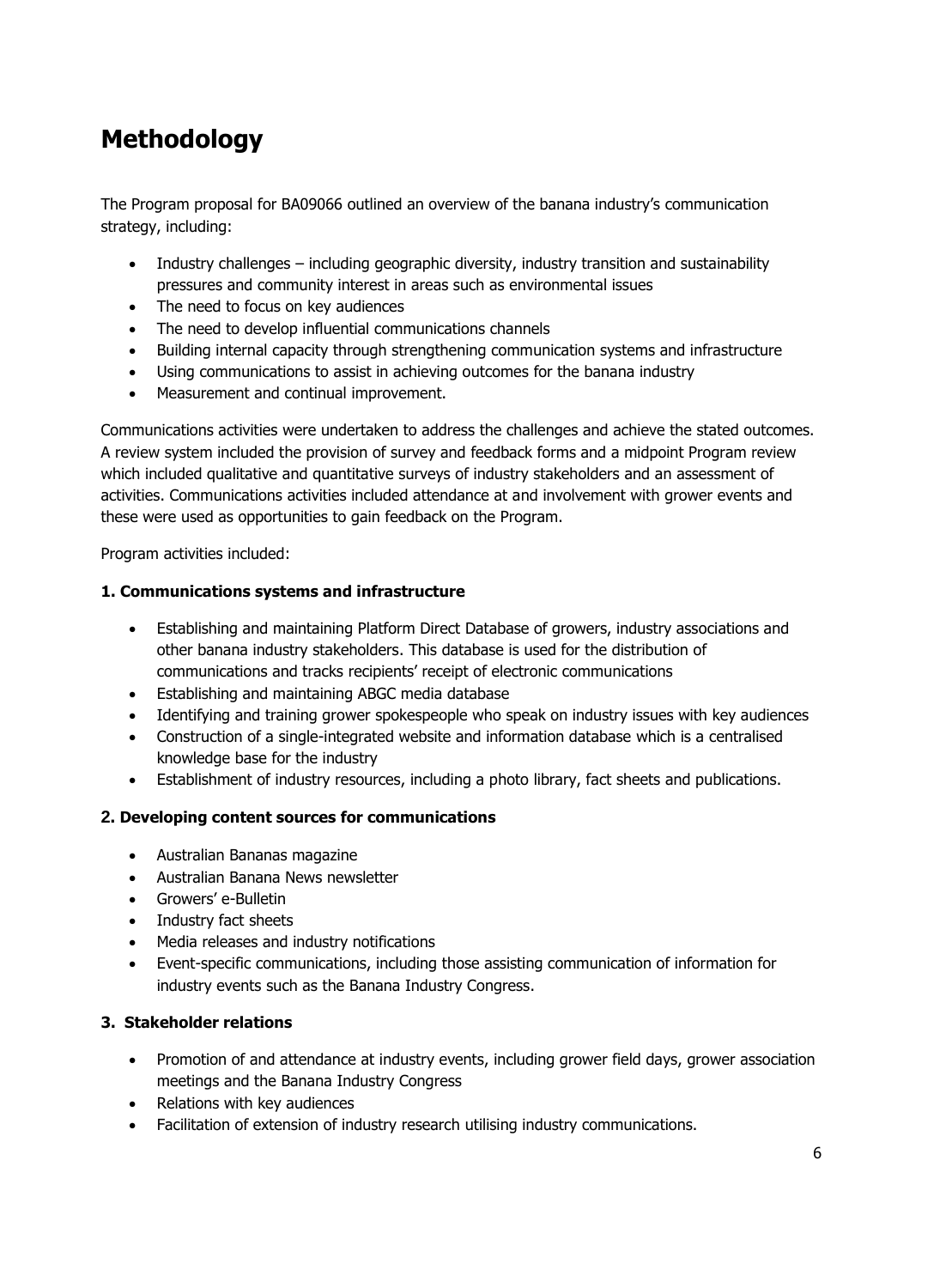#### **4. Developing the banana industry story for external audiences**

- Industry information and fact sheets
- Establishment of archives of information and images supporting the industry's story
- Stakeholder relations activities
- Industry website.

#### **5. Risk and Issues Management**

- Industry reporting
- Media monitoring.

Communications activities during the program were carried out by a Communications Manager and communications consultants.

The services of designers, photographers and other contributors were utilised as required to assist with the production of communications materials.

At the commencement of the project, the Communications Manager was Jamie O'Brien. Following Jamie's departure from the role in March 2012, Rhyll Cronin was appointed as Communications Manager. Prior to her commencement in the role, Rhyll Cronin, conducted the Program's midpoint review, submitted with Milestone 104 in March 2012.

Additional communications services were provided by contractors Green PR and Cape PR.

## <span id="page-7-0"></span>**Outputs**

#### <span id="page-7-1"></span>*Annual Operating Plans*

Annual Operating Plans were developed for each year of the Program.

As outlined in the plans, the principle communications materials produced during the Program were:

- Australian Bananas magazine published three times a year (April, August, December)
- Tropical newsletter published every two months (January, March, May, July, September and November). Printed for mailed distribution and also distributed by email
- SubTropics newsletter published every two months (January, March, May, July, September and November). Printed for mailed distribution and also distributed by email
- Growers' e-Bulletin circulated monthly with additional editions as required to assist with the timely dissemination of news and information.

Following a review process in 2012, the two newsletters were amalgamated to provide a single national newsletter. The principle communications materials at the conclusion of the Program were then:

- Australian Bananas magazine published three times a year (April, August, December)
- Australian Banana News published every two months (January, March, May, July, September and November). Printed for mailed distribution and also distributed by email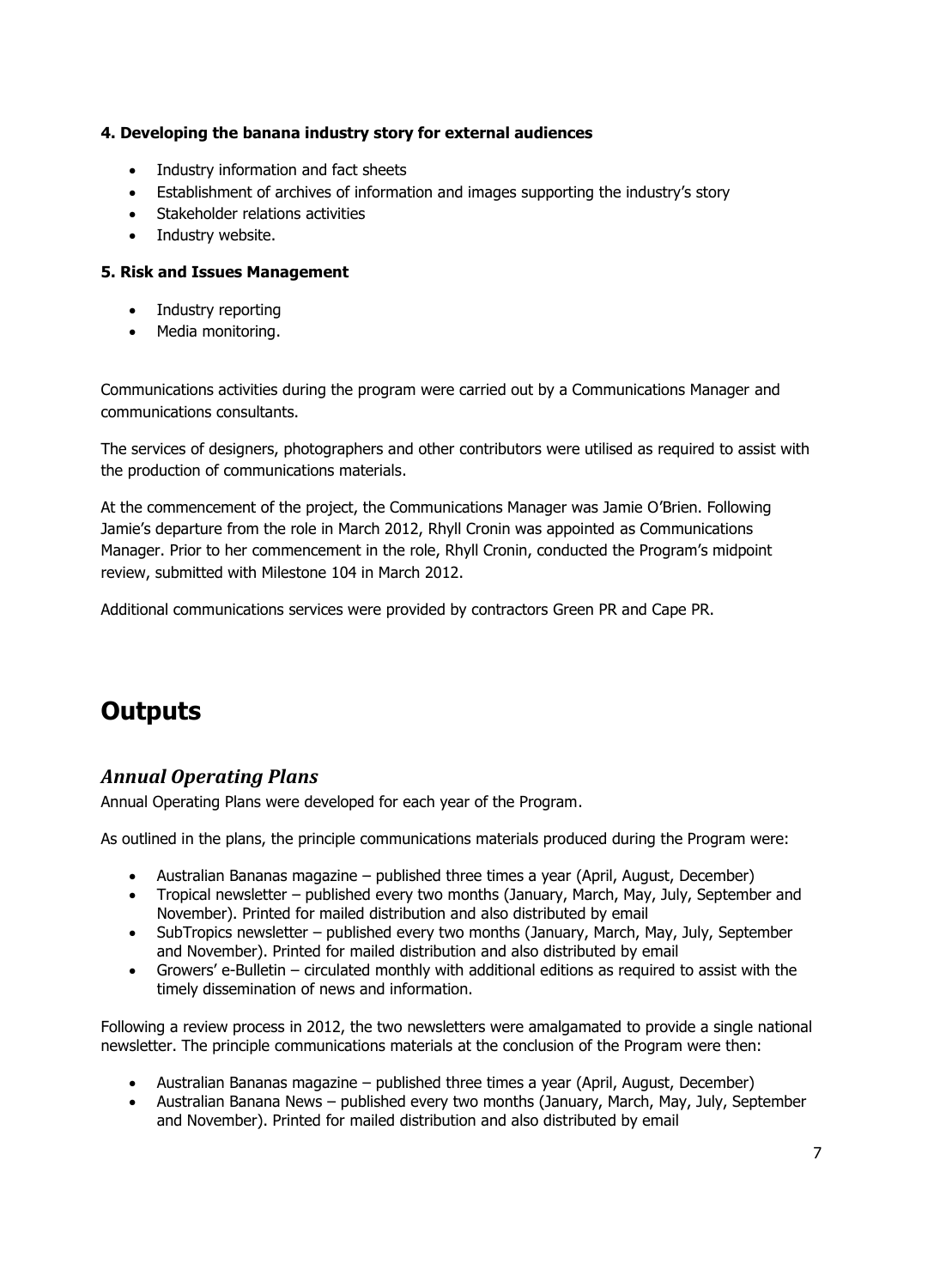Growers' e-Bulletin – circulated monthly with additional editions as required to assist with the timely dissemination of news and information.

A full list of materials appears in the Calendar of Activities and the Activity Tracker, the latter being used to assist workflows and ensure a consistent flow of communications activities.

### *Calendar of Activities*

A summary of publications and activities appears below:

| <b>Activity/Communications tool</b> | <b>Timing</b>                                                                                                                                                                                |  |  |  |  |  |  |  |  |
|-------------------------------------|----------------------------------------------------------------------------------------------------------------------------------------------------------------------------------------------|--|--|--|--|--|--|--|--|
|                                     |                                                                                                                                                                                              |  |  |  |  |  |  |  |  |
| Growers' e-Bulletin                 | Initially distributed every two months at the<br>commencement of the Program, distribution was<br>increased at the end of 2012 to monthly distribution                                       |  |  |  |  |  |  |  |  |
| Australian Banana News              | Bi-monthly, colour eight-page newsletter, distributed by<br>mail, email and available on website. Unified the<br>previous regional publications, Tropical News and<br><b>SubTropics News</b> |  |  |  |  |  |  |  |  |
| Australian Bananas Magazine         | Three editions, full-colour, glossy publication. Initialy 32<br>to 36 pages at the commencement of the Program and<br>expanded during 2012 to 44 to 48 pages                                 |  |  |  |  |  |  |  |  |
| Website                             | New website completed in early 2013. Continual<br>updates - project material, videos, announcements,<br>media releases, publications in electronic form and<br>photo galleries               |  |  |  |  |  |  |  |  |
| <b>Media Releases</b>               | Continual release of announcements and other<br>commentary to support and promote industry initiatives                                                                                       |  |  |  |  |  |  |  |  |
| Other Communications tasks          | Media monitoring, media relations, discussions with<br>industry project leaders                                                                                                              |  |  |  |  |  |  |  |  |
| Banana Industry Congress            | Pre-promotion of the event (May $29 -$ June1) as well as<br>communications during and post event                                                                                             |  |  |  |  |  |  |  |  |
| Other Stakeholder interaction       | Attendance at Banana Grower Association meetings in<br>NSW (Nambucca, Coffs Harbour and Murwillumbah)<br>and Qld (South Johnstone and Mareeba)                                               |  |  |  |  |  |  |  |  |
| Grower events                       | Field days at South Johnstone Research Station and the<br>industry Banana Plant Protection Program's Duranbah<br>trial block                                                                 |  |  |  |  |  |  |  |  |
| Communications plan reviews         | Conducted every four months. Includes feedback forms<br>and a survey responses.                                                                                                              |  |  |  |  |  |  |  |  |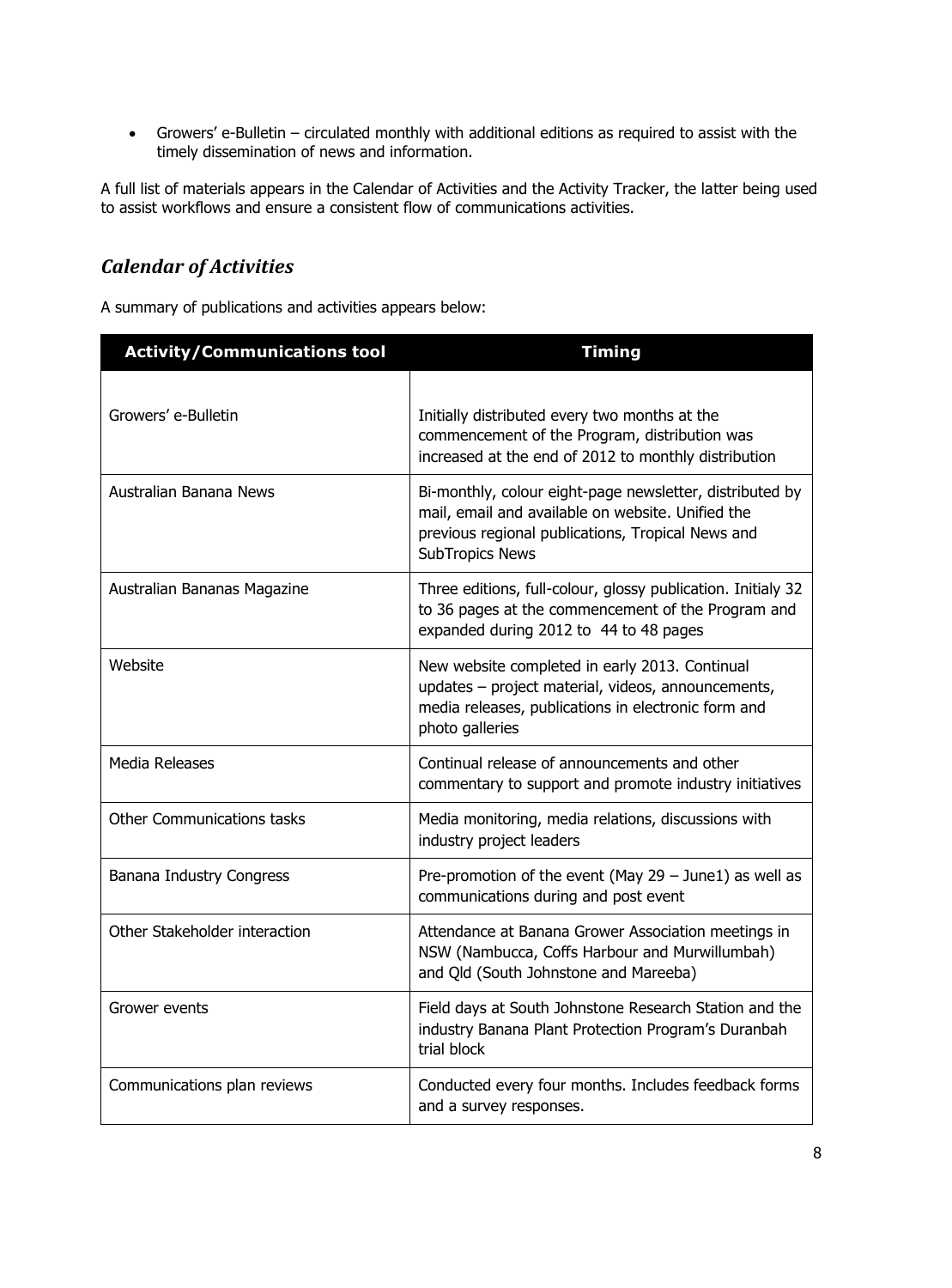### *Communications activity tracker*

<span id="page-9-0"></span>

| <b>Task Description</b>                                    | <b>Date</b> | January | February | March | April | Nay | June | July | August | September | October | November | December | <b>Activity</b>                                                               |
|------------------------------------------------------------|-------------|---------|----------|-------|-------|-----|------|------|--------|-----------|---------|----------|----------|-------------------------------------------------------------------------------|
| <b>COMMUNICATIONS TOOLS</b>                                |             |         |          |       |       |     |      |      |        |           |         |          |          |                                                                               |
| Growers' e-Bulletin                                        |             |         |          |       |       |     |      |      |        |           |         |          |          | Published                                                                     |
| Australian Banana News                                     |             |         |          |       |       |     |      |      |        |           |         |          |          | Published                                                                     |
| Australian Bananas Magazine                                |             |         |          |       |       |     |      |      |        |           |         |          |          | Published                                                                     |
| Media Releases                                             |             |         |          |       |       |     |      |      |        |           |         |          |          | Distributed                                                                   |
|                                                            |             |         |          |       |       |     |      |      |        |           |         |          |          |                                                                               |
| <b>STAKEHOLDER ACTIVITIES</b>                              |             |         |          |       |       |     |      |      |        |           |         |          |          | Published                                                                     |
| Activities with stakeholder groups                         |             |         |          |       |       |     |      |      |        |           |         |          |          | Meetings, field days and<br>agricultural shows                                |
| Industry events                                            |             |         |          |       |       |     |      |      |        |           |         |          |          | Banana Industry Congress<br>preparation and convening 2011<br>and 2013 events |
| <b>REVIEW</b>                                              |             |         |          |       |       |     |      |      |        |           |         |          |          |                                                                               |
| Ongoing reviews of Strategic<br><b>Communications Plan</b> |             |         |          |       |       |     |      |      |        |           |         |          |          | Periodic reviews conducted                                                    |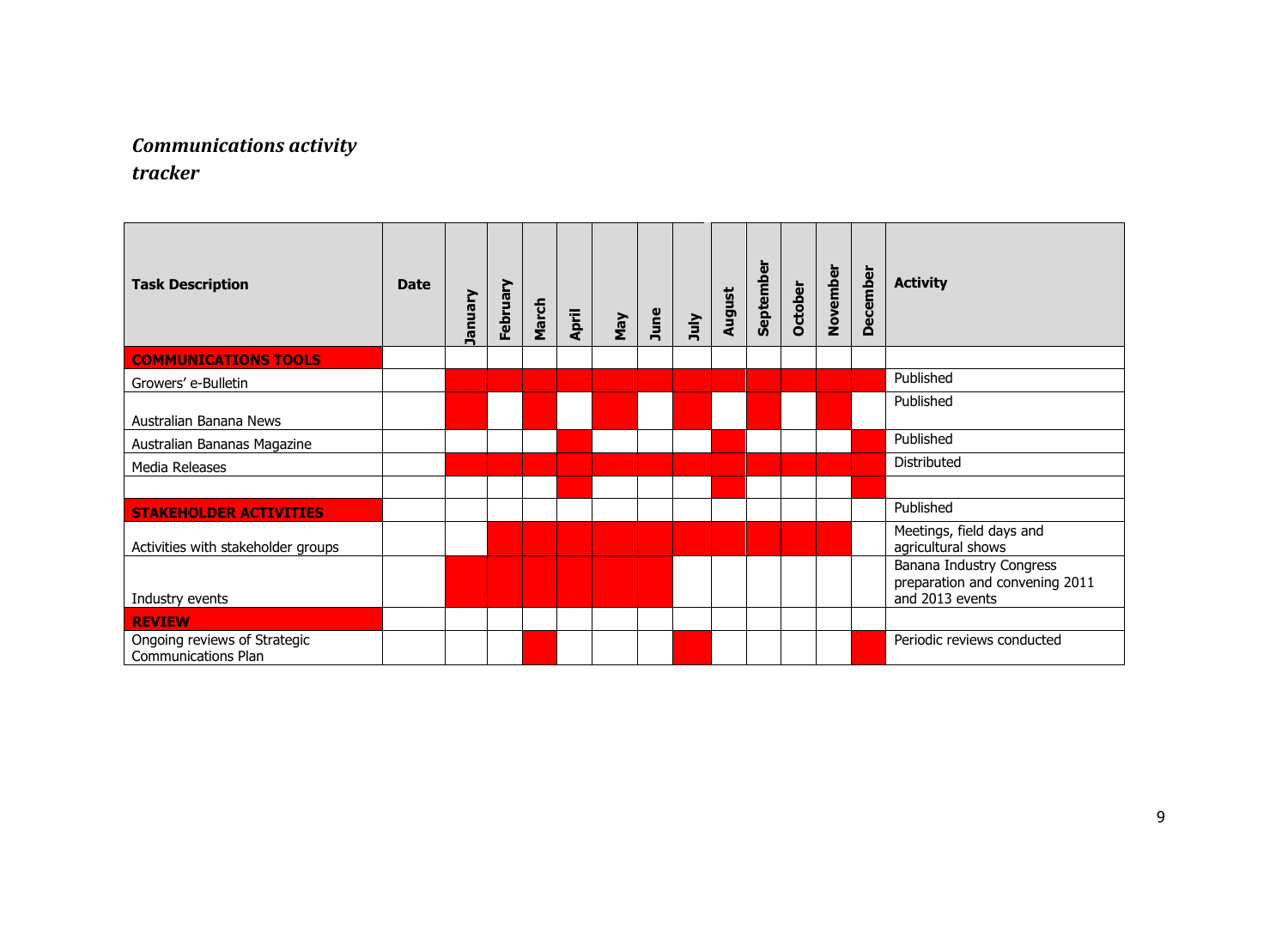### <span id="page-10-0"></span>**Outcomes**

The Program successfully established a co-ordinated communications strategy that delivered communications materials throughout the period of the Program. Importantly, the Program has established resources that can continue to be used by the industry.

As mentioned in this report's summary, the Programs aims were to:

- Focus on key audiences
- Use influential communication channels
- Build internal capacity.

Challenges for the industry included its geographic diversity, industry transition and pressures, community interest in farm-management issues and the lack of strategic management of communication and engagement.

These aims and challenges have been addressed through the following outcomes:

- Establishment of an effective communications strategy targeting key audiences
- Use of communications to effectively deliver extension of R&D projects
- Ensuring audiences receive timely and effective communications
- Maintaining existing communications channels and establishing additional communications channels as required to meet the needs of audiences
- Identifying additional audiences, such as those in the industry supply chain who can assist with industry objectives, and extending appropriate communications to them
- Establishing a dedicated communications resource and identifying industry stakeholders who are able to communicate the industry's messages
- Analysis of breadth, depth, frequency of communications and targeting of information.

## <span id="page-10-1"></span>**Evaluation and Discussion**

As discussed in the report summary, the Program has established a cohesive Communications Program that has assisted the industry to:

- Better manage its challenges
- Assist the industry to pursue its objectives under the Strategic Investment Plan
- Produce outcomes that have assisted to build the industry's relationships with internal and external audiences
- Establish systems allowing for future replication of the Program using the already-established foundation of resources and activity calendars and timelines.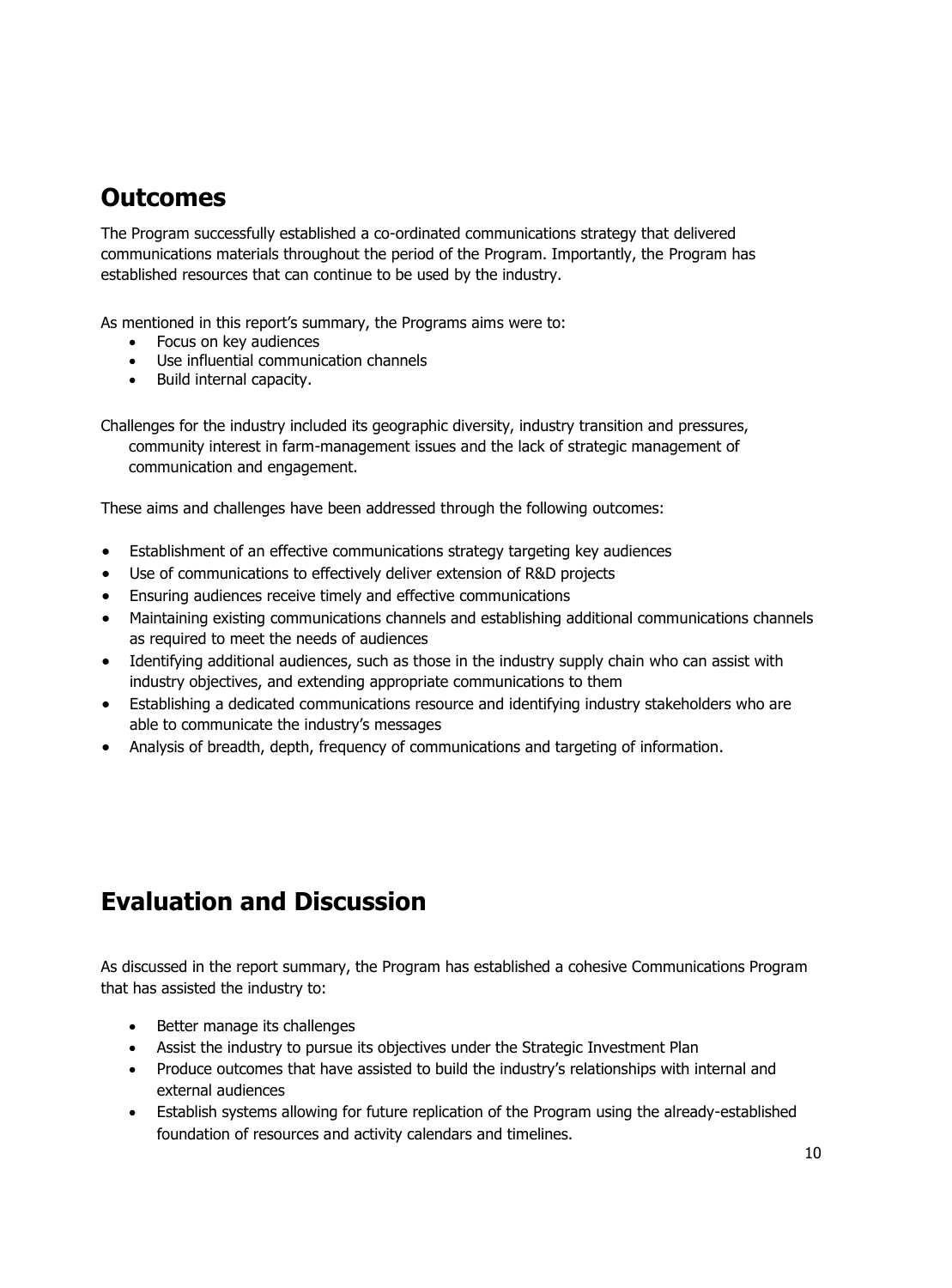The Program was evaluated using the following methods:

- Surveys and feedback forms included with the distribution of Australian Bananas magazine
- Website comment facilities
- Tracking of statistics available through the Platform Direct system to show percentage of openings of emailed publications
- A midpoint review which conducted qualitative research on the Program's performance
- A survey conducted at the Banana Industry Congress
- Discussion of the Communications Program at grower association meetings and the encouragement of feedback on the performance of the Program.

A benchmarking survey was conducted in March 2010, prior to the commencement of the Program. The survey was conducted with subtropical growers as, at the time, the major communications publications were Australian Bananas magazine and the Subtropics Banana News. At the time, there was no newsletter for the tropical region as this was introduced in March 2011.

Key findings, which were reported in the Program's Milestone 102 in March 2011 were:

- Both Australian Bananas Magazine and Subtropics Banana Newsletter were seen as the best places for information among growers, and the next was - other growers
- It seems that the frequency of the newsletter is on track 19 people said every 2 months was best, while five said every three months and six people said every month
- Readers wanted more research, general industry news and stories about other growers
- The most popular articles are about growers, regional news and the National Banana Bunchy Top Project
- A total of 29 readers said subtropical communications was either excellent (6) or good (19)
- A total of 22 said that the ABGC was a good or medium source of information
- A total of 25 found the research and best practice sheets a good or medium source of information
- A total of 21 respondents were members of local grower associations
- A total of 25 have access to the internet and email (I have only 30% of growers overall who have supplied an email address).

As part of the Midpoint review, a qualitative survey was conducted and key findings were:

- While some information may be repeated in multiple sources, ie. in the ABGC newsletters and Australian Bananas magazine, this is appropriate given that different communication channels have different target markets, formats, distribution channels and production timeframes. For example, the purpose of the newsletter is to convey information quickly and in a timely fashion whereas the magazine can examine a number of issues in more detail. Most respondents did not feel there was repetition of information
- There appears to be a range of preferences and requirements for communications distribution channels. Some stakeholders rely on face-to-face or word-of-mouth communication with sources known personally to them, some do not use electronic communications such as email, Internet page views or social media. For others, electronic communications were the primary source of information
- In terms of content, there appeared to be a preference for the timely communications of regionally-based information that would assist in making business decisions about the most opportune banana production and transport times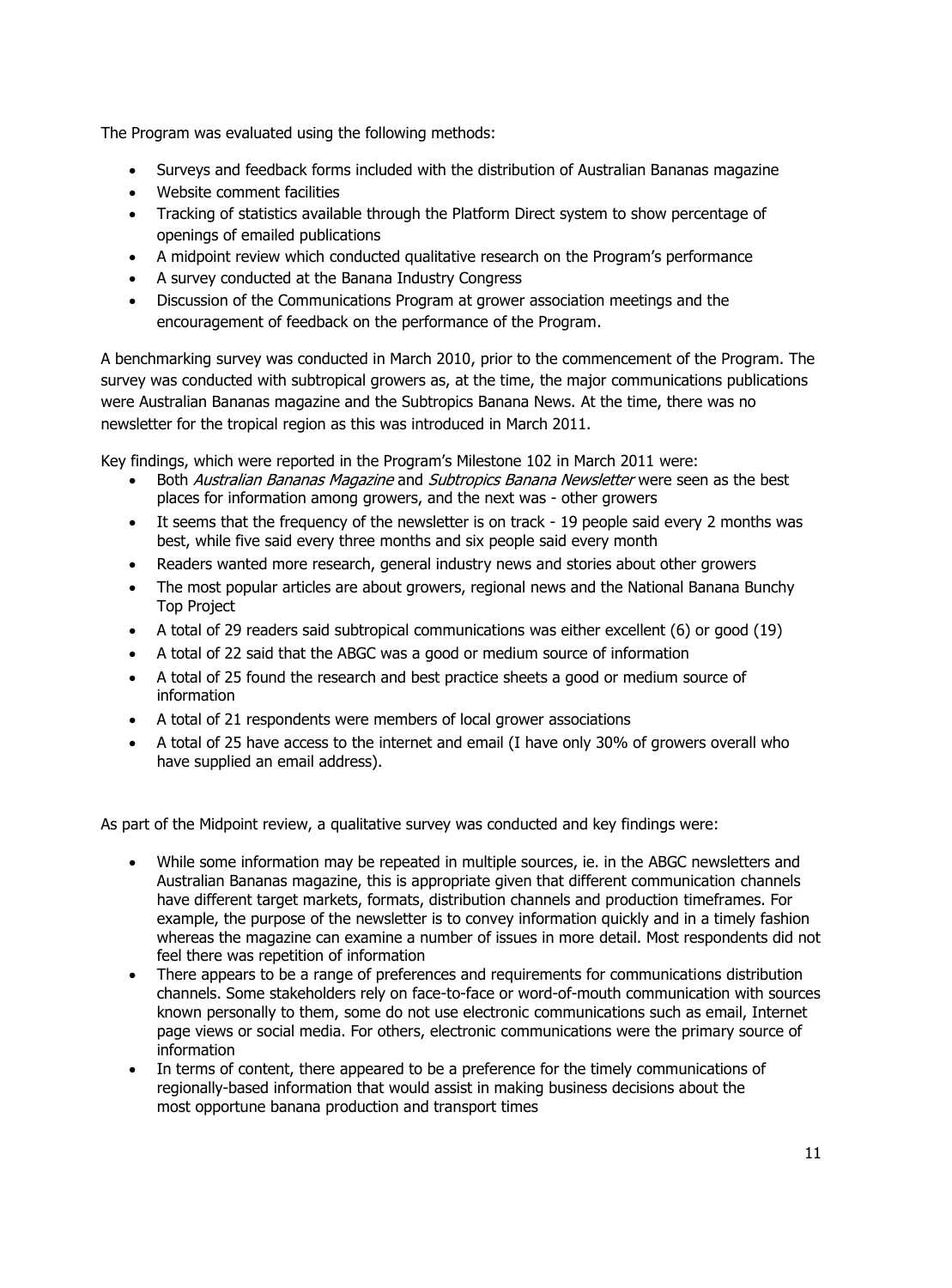In terms of rating the effectiveness of current communications, responses were rated on a fourpoint scale ranging from "very effectively", "effectively", "not very effectively" or "poorly". Most respondents rated the effectiveness as very effective or effective, one respondent considered it not very effective and no respondents rated the effectiveness as poor.

In summary:

- There is generally a recognition of, and satisfaction with, improvements achieved in communications through the Banana Industry Communications Program
- At the time of the Midpoint Program Review, there was oversupply in banana production and this prompted comments and suggestions on what additional benefits could be gained by timely communication of "alert" style information concerning production levels, current and forecast market prices and other production, transport and market issues
- A broad range of communications channels needs to be maintained to ensure effective contact with all stakeholders, including those who do not currently, and may not intend to, utilise electronic communications channels.

A further survey was undertaken at the Banana Industry Congress when participants were asked to rate the importance of eight identified industry issues, including the importance of industry communications.

There were 68 responses and, of these, 35 ranked communications as very important, 16 as of medium importance and 17 ranked it as one of the least important issues. It can be concluded from the responses that industry communications continues to be considered as an important contributor to the industry.

Throughout the project there was feedback on the Program via reader survey responses, verbal responses volunteered at grower meetings where growers were asked for comments and feedback and comments made via the website.

These comments were in most cases favourable and supportive of existing communications and some also requested changes and additional information including:

- Market information on banana wholesale prices, including market reports
- Information and discussion on banana production levels including any instances of overproduction
- Discussion on banana farm sustainability.

The use of the Platform Direct database and email marketing system also allowed tracking of responses to emailed campaigns. At the commencement of distribution of the Growers' e-Bulletins in December 2011, fewer than 10 per cent of emails were opened by recipients. Continued familiarity with the bulletins as well as improvement and expansion of the database has led to substantial improvements to this figure with 30 to 35 per cent of emails now being opened – a figure at the higher-end of the success range for email marketing campaigns.

The Program's use of analysis and evaluation processes yielded the following outcomes during the program including:

### *Publication improvements*

As mentioned, following consultation with growers in tropical and subtropical regions and feedback from industry stakeholders it was decided to amalgamate the Tropical and SubTropics Banana News newsletters.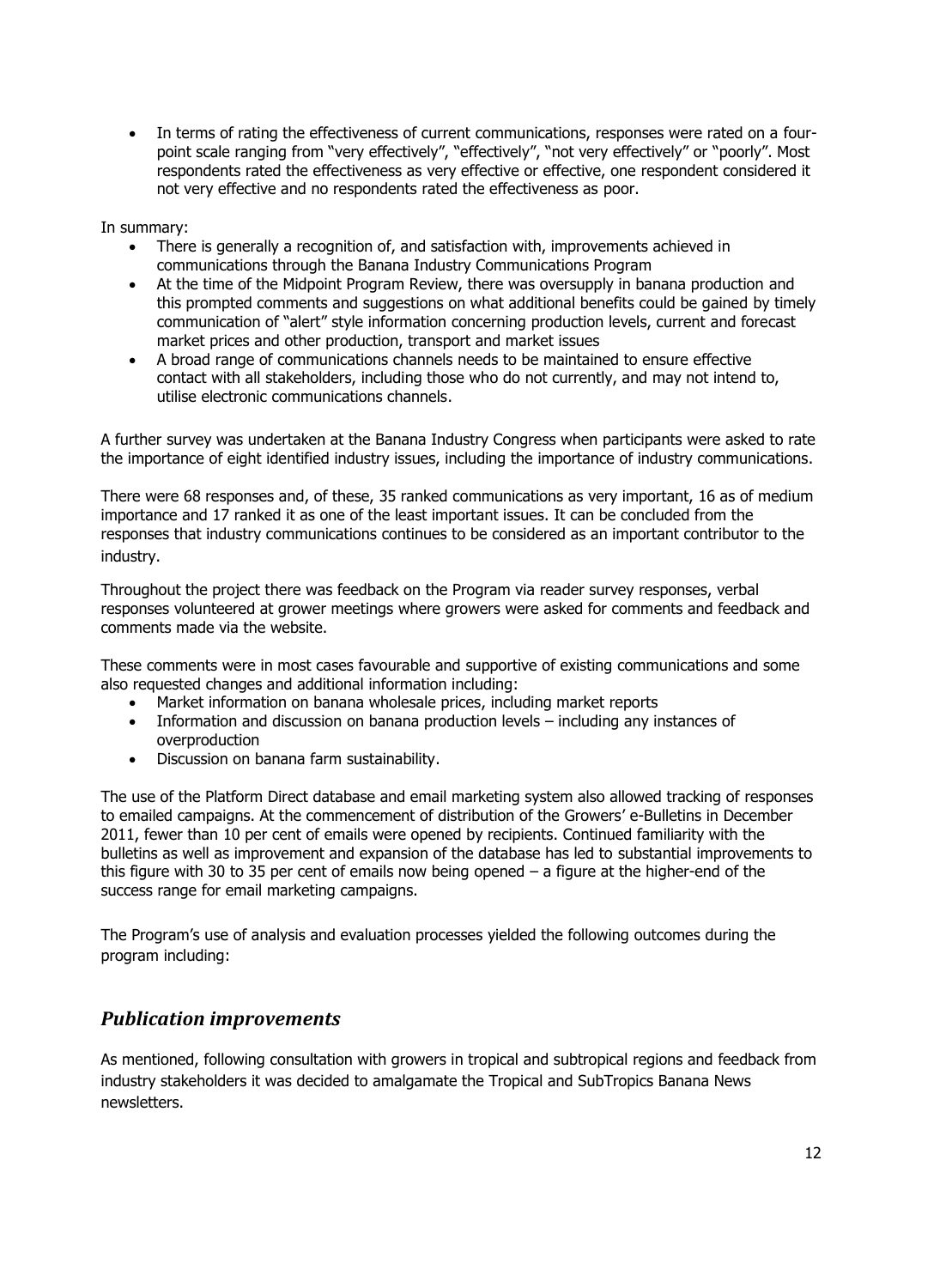There is now one newsletter, Australian Banana News, with the first edition published in January 2013. The newsletter is an eight-page publication whereas the two previous newsletters were usually fourpages each (with some editions of the SubTropics Banana News being eight pages).

This has achieved:

- A larger publication with more space for coverage of significant issues and better options for displaying images and text
- The retention of dedicated sections for tropical and subtropical news, such as information on regional grower meetings
- A more informed grower base with growers now informed about information and events relating to their region, other regions and national issues affecting all regions.

Review processes also resulted in the following actions:

- Improved publication design and content to achieve higher-impact publications that are more readable
- Increased publication content newsletter increased to eight pages from four pages with flexibility to increase publication size further – for example a 12-page publication was produced to allow additional content about the Strategic Investment Plan process
- Increased frequency the growers' e-Bulletin had distribution increased to monthly from bimonthly.

#### *Website improvement*

The website upgrade was completed in early 2013. The website is also a resource for other projects, for example, the industry's Best Management Practices guidelines is housed on the website in both a downloadable and online interactive version.

Information on the website is frequently updated and includes industry announcements and media releases, notices, fact sheets and video segments.

#### *Events*

The Communications Program assisted with the organising and management of the industry's major information event, the Banana Industry Congress in 2011 and 2013. For the 2013 event, there was a greater emphasis on utilising information from the Congress in industry publications to further leverage the value of the event.

During the course of the Program, there was increased publicising and reporting on industry field days in tropical and subtropical growing regions.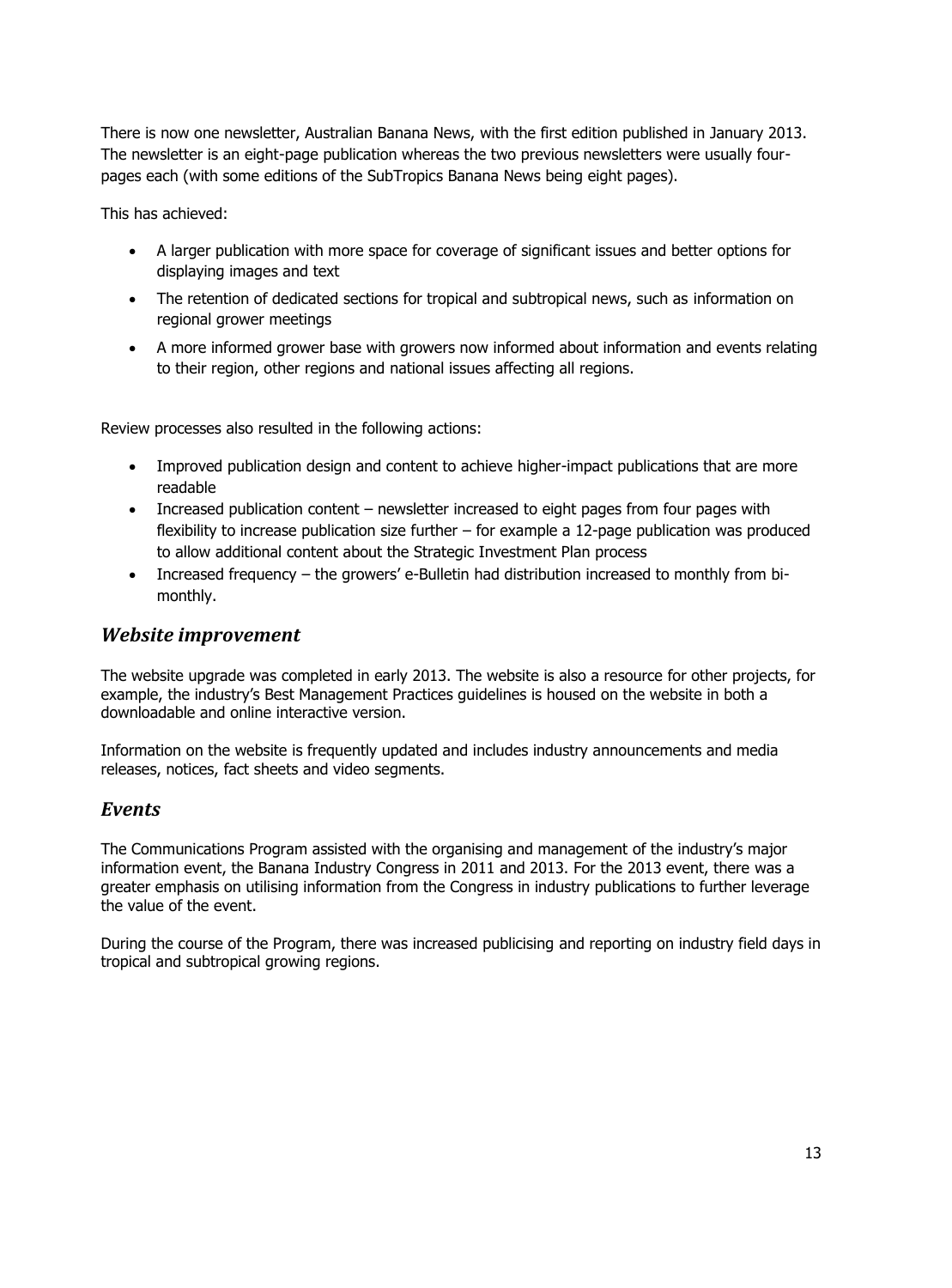### *Program learnings*

Learnings from the Program are that:

- A strategic communications Program is essential for the industry to work as a whole to achieve its objectives
- The Program plays a central role in informing all stakeholders about the industry's issues and required actions and assisting with a unified and effective response
- The industry is geographically diverse meaning there is a role for regional communications, however the communications strategy must have a national focus to assist with industry unity
- A dedicated communications resource is essential to ensure effective, relevant and timely communications activities
- The Communications strategy developed during the Program will be a valuable resource for ongoing communications activities as it has created a foundation of resources and information.

### <span id="page-14-0"></span>**Recommendations**

The Communications Program has greatly assisted the banana industry to pursue the objectives set out in the Strategic Investment Plan.

The following recommendations are made:

- That an overarching communications strategy be recognised as essential in ensuring the banana industry can communicate effectively with its target audiences. This Program's use of a strategy, rather than sporadic communications activities, has greatly assisted with the effectiveness of industry communications
- Communications systems, materials and activities established as part of the Program should continue to be utilised in future industry communications to take advantage of valuable, established resources including website, database, information resources and publications. Future communications strategies give consideration to the industry's upcoming new Strategic Investment Plan to ensure that the communications strategy continues to support industry objectives
- Future strategies also explore new communications channels including social media which were not fully explored during this Program
- Strategies should also give consideration to their desired key audiences. There may be additional opportunities for communications to target existing and new key audiences and also to assist other industry projects and initiatives to effectively communicate to these audiences.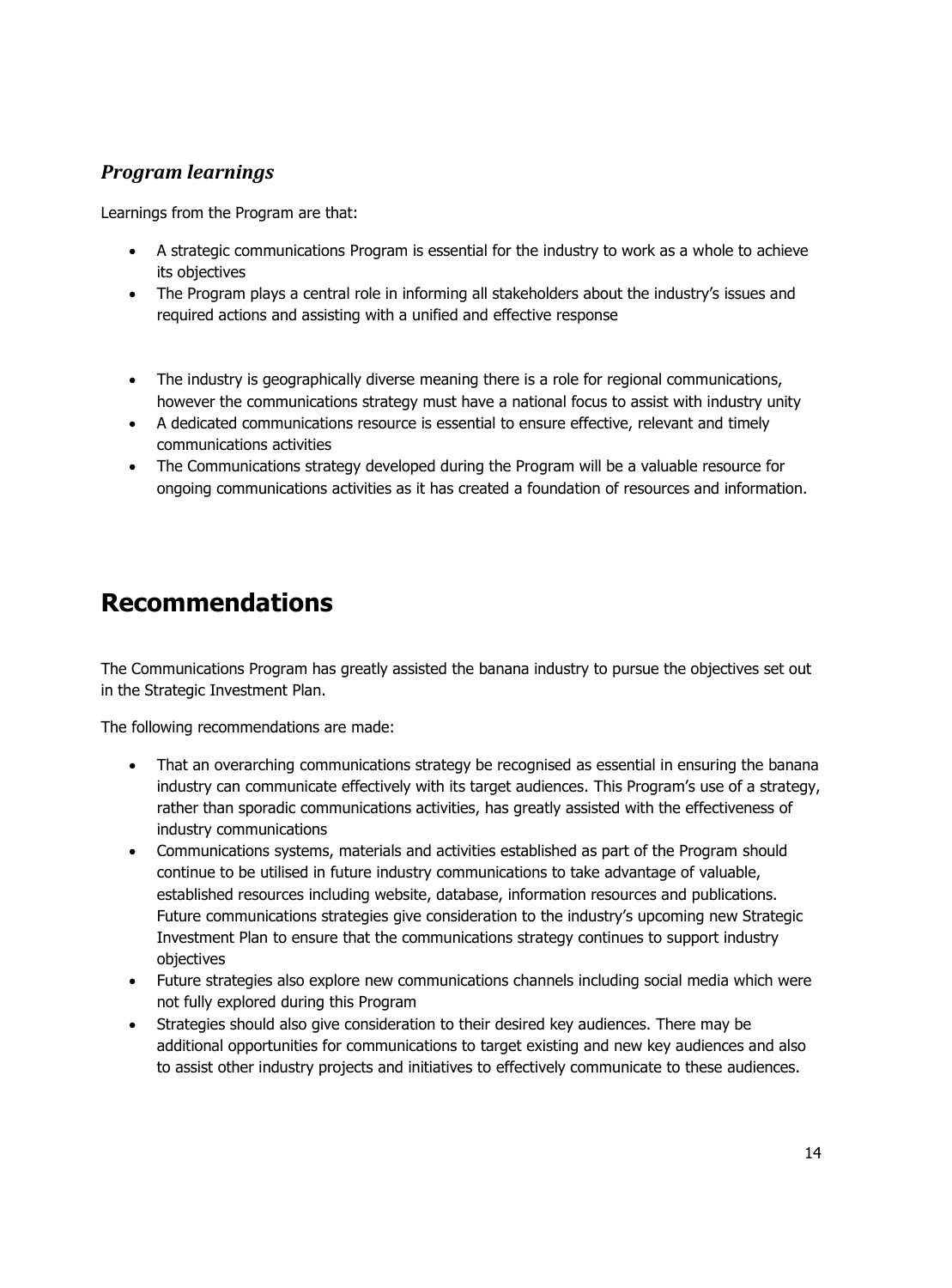# <span id="page-15-0"></span>**Publications Arising**

Not applicable